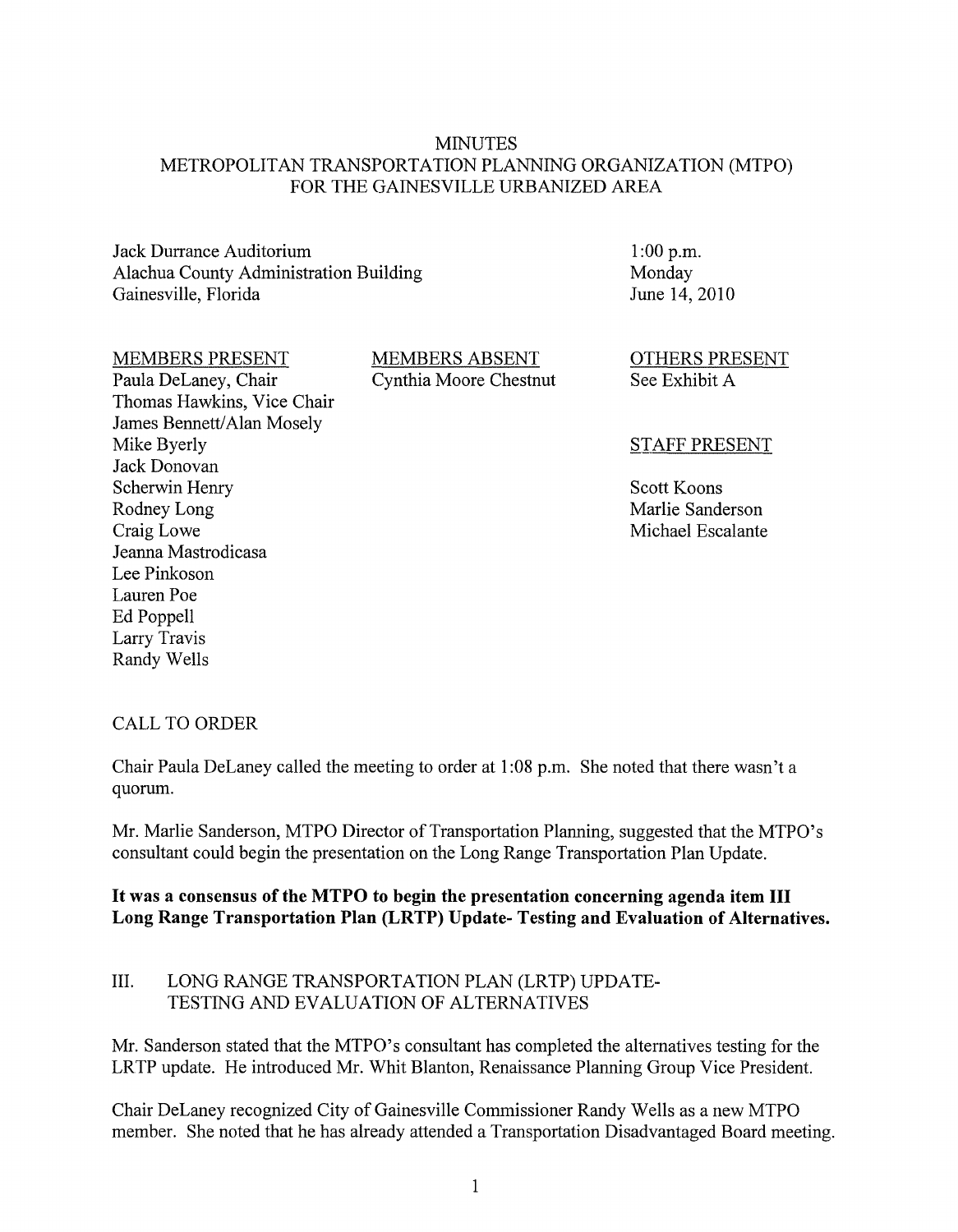Mr. Blanton discussed the Alternative 1- Transit Emphasis Network, Alternative 2- Highway Emphasis Network and the Alternative 3- Transit with Streetcar Network.

A quorum of the MTPO was now present.

# I. APPROVAL OF THE MEETING AGENDA AND CONSENT AGENDA

Chair Delaney asked for approval of the meeting agenda and consent agenda.

A member of the MTPO asked whether xeriscaping could be used in the State Road 20 landscaping Project.

Ms. Karen Taulbee, Florida Department of Transportation (FDOT) Transportation Specialist, discussed the State Road 20 Landscaping Project and answered questions.

# **ACTION: Commissioner Lowe moved to approve the Meeting Agenda and Consent agenda. Commissioner Hawkins seconded; motion passed unanimously.**

# II. TRANSPORTATION IMPROVEMENT PROGRAM (TIP) AMENDMENTS BUS RAPID TRANSIT ALTERNATIVE ANALYSIS

Mr. Sanderson stated that the Florida Department of Transportation (FDOT) has provided \$125,000 towards funding a Bus Rapid Transit (BRT) Alternative Analysis Study. He noted that this study was necessary in order for the Regional Transit System (RTS) to apply for Federal Transit Administration grants for BRT. He said that the TIP needs to be amended in order for RTS to receive this funding.

Chair Delaney asked for public comment. There was no public comment.

#### **ACTION: Commissioner Pinkoson moved to amend the Fiscal Years 2009/2010- 2013/2014 Transportation Improvement Program and Fiscal Years 2010/2011- 2014/2015 Transportation Improvement Program to add the Bus Rapid Transit Alternative Analysis project (4285911). Commissioner Lowe seconded; motion passed unanimously by a hand counted vote- 10-0.**

#### III. LONG RANGE TRANSPORTATION PLAN (LRTP) UPDATE-TESTING AND EVALUATION OF ALTERNATIVES (Continued)

Mr. Blanton continued his discussion of Alternative 1- Transit Emphasis Network, Alternative 2- Highway Emphasis Network and the Alternative 3- Transit with Streetcar Network.

Mr. Sean McLendon, Alachua County Sustainability Program Manager, discussed peak oil cost impacts on the economy.

Mr. Blanton discussed the Alternative 4- Hybrid Needs Network and Bike Needs Plan.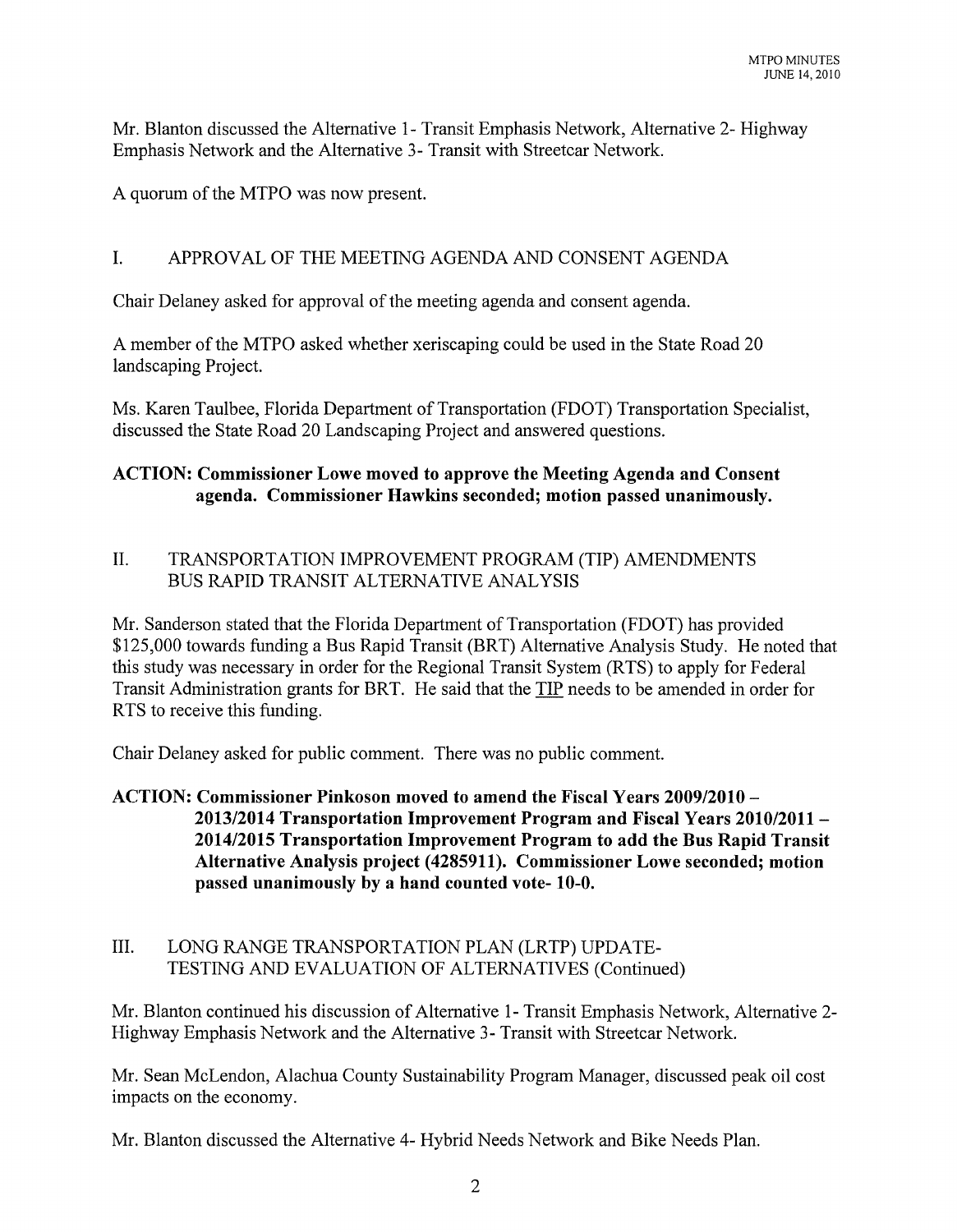Mr. Mike Fay, Alachua County Public Works Development Program Manager, discussed the SW 61<sup>st</sup> Street Road Construction project and answered questions.

A member of the MTPO discussed his concerns regarding the extension of Bus Rapid Transit (BRT) service beyond the City of Gainesville limits. He suggested that Alternative 4 be modified so that the BRT service does not extend beyond the City of Gainesville limits.

A member of the MTPO discussed the impact of a grade separated interchange at the SW  $34<sup>th</sup>$ Street at Archer Road intersection. He suggested that this project be deleted from Alternative 4.

Mr. Sanderson reported the MTPO Advisory Committee and Staff recommendations.

#### ACTION: Commissioner Byerly moved to:

- 1. approve the Alternative 4- Hybrid Needs Network with one revision to delete the SW 34<sup>th</sup> Street at Archer Road interchange project (see Exhibit 1); and
- 2. request that MTPO staff work with the MTPO Consultant to test and evaluate a more intensive countywide transit alternative than the Alternative 1- Transit Emphasis Network that results in a 25 to 30 percent transit mode share.

Commissioner Hawkins seconded.

#### FRIENDLY AMENDMENT:

Commissioner Donovan suggested limiting the extent of the Bus Rapid Transit evaluations to the City of Gainesville limits. Commissioner Byerly did not accept the amendment.

ACTION: Commissioner Byerly moved to:

- 1. approve the Alternative 4- Hybrid Needs Network with one revision to delete the SW 34<sup>th</sup> Street at Archer Road interchange project (see Exhibit 1); and
- 2. request that MTPO staff work with the MTPO Consultant to test and evaluate a more intensive countywide transit alternative than the Alternative 1- Transit Emphasis Network that results in a 25 to 30 percent transit mode share.

Commissioner Hawkins seconded; motion passed unanimously.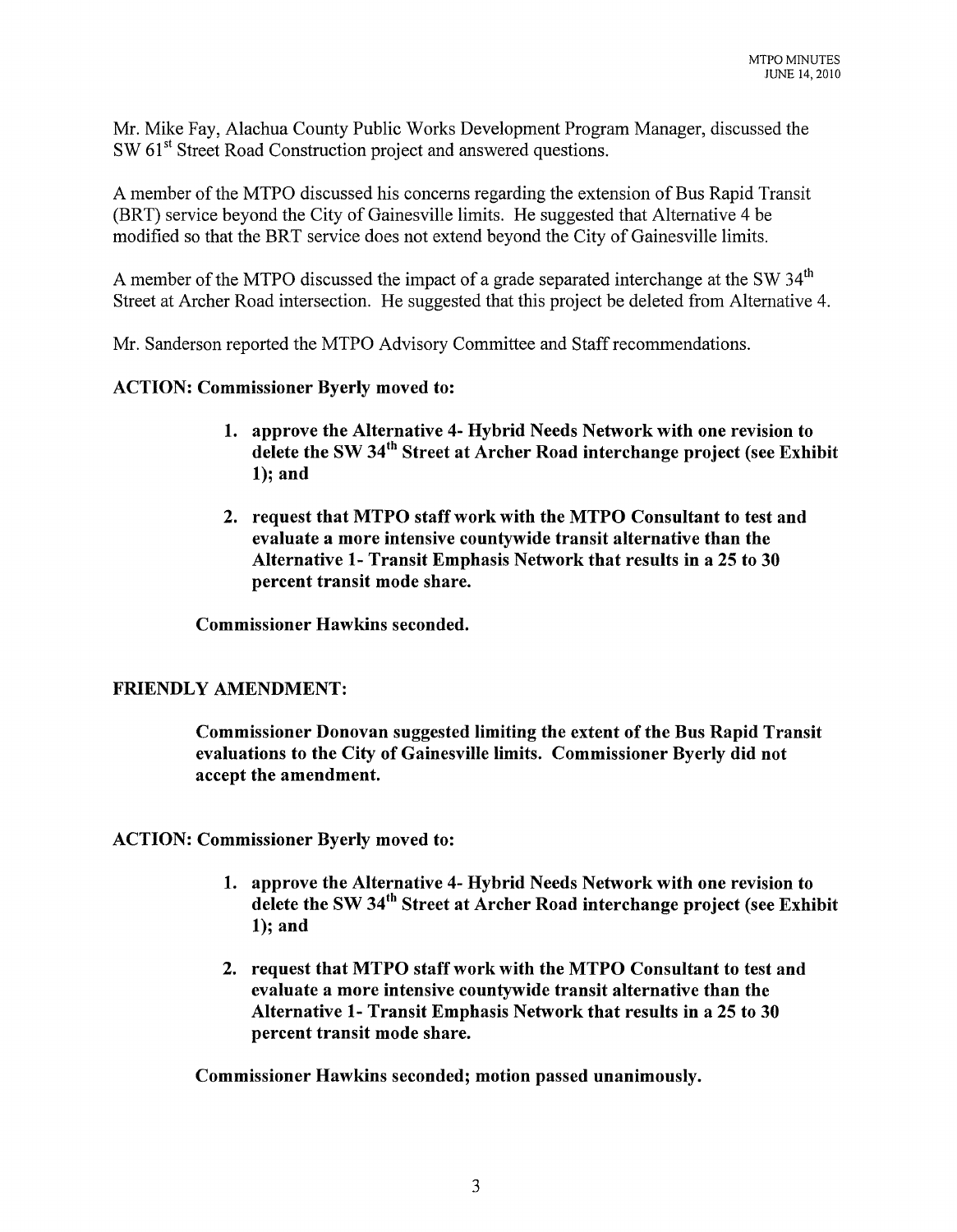#### IV. NEXT MTPO MEETING

Mr. Sanderson stated that there was no business requiring the MTPO to meet in July. He said that the next MTPO meeting is scheduled for August  $23<sup>rd</sup>$  at 5:00 p.m.

# **It was a consensus of the MTPO to meet on August 23rd beginning at 5:00 p.m.**

# V. COMMENTS

# A. MTPO MEMBERS

Chair DeLaney requested an update concerning the Depot Avenue Project at the next MTPO meeting.

# B. CITIZENS

There were no citizens comments

# C. CHAIR'S REPORT

There was no Chair's Report.

ADJOURNMENT

Chair Delaney adjourned the meeting at 3:10 p.m.

 $3/3$  / 10

Date Cynthia Moore Chestnut, Secretary/Treasurer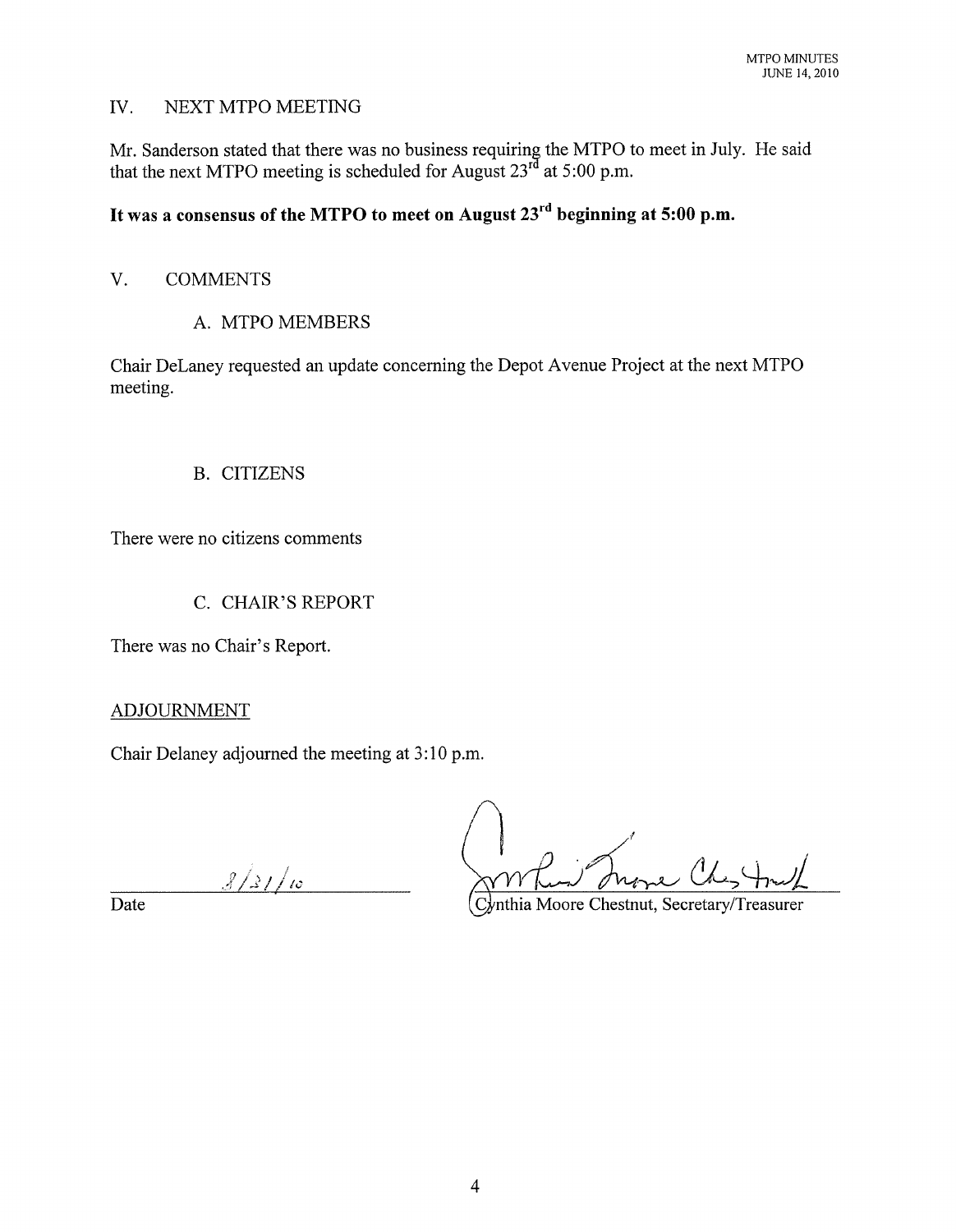# **EXHIBIT A**

# Interested Citizens Mary Anderson Oswald Arnold

Brian Kanely Whit Blanton Alachua County Mike Fay Jeff Hays Sean McLendon Randall Reid David Schwartz

| <b>City of Gainesville</b> |
|----------------------------|
| Paul Folker                |
| Doug Robinson              |
| Teresa Scott               |
| David Sowell               |

#### Florida Department of Transportation

Gina Buscher

Karen Taulbee

Laurie Windham

 $*$  By telephone

 $\ddot{\phantom{a}}$ 

# Provided written comments

T:\Mike\em10\mtpo\minutes\jun14min doc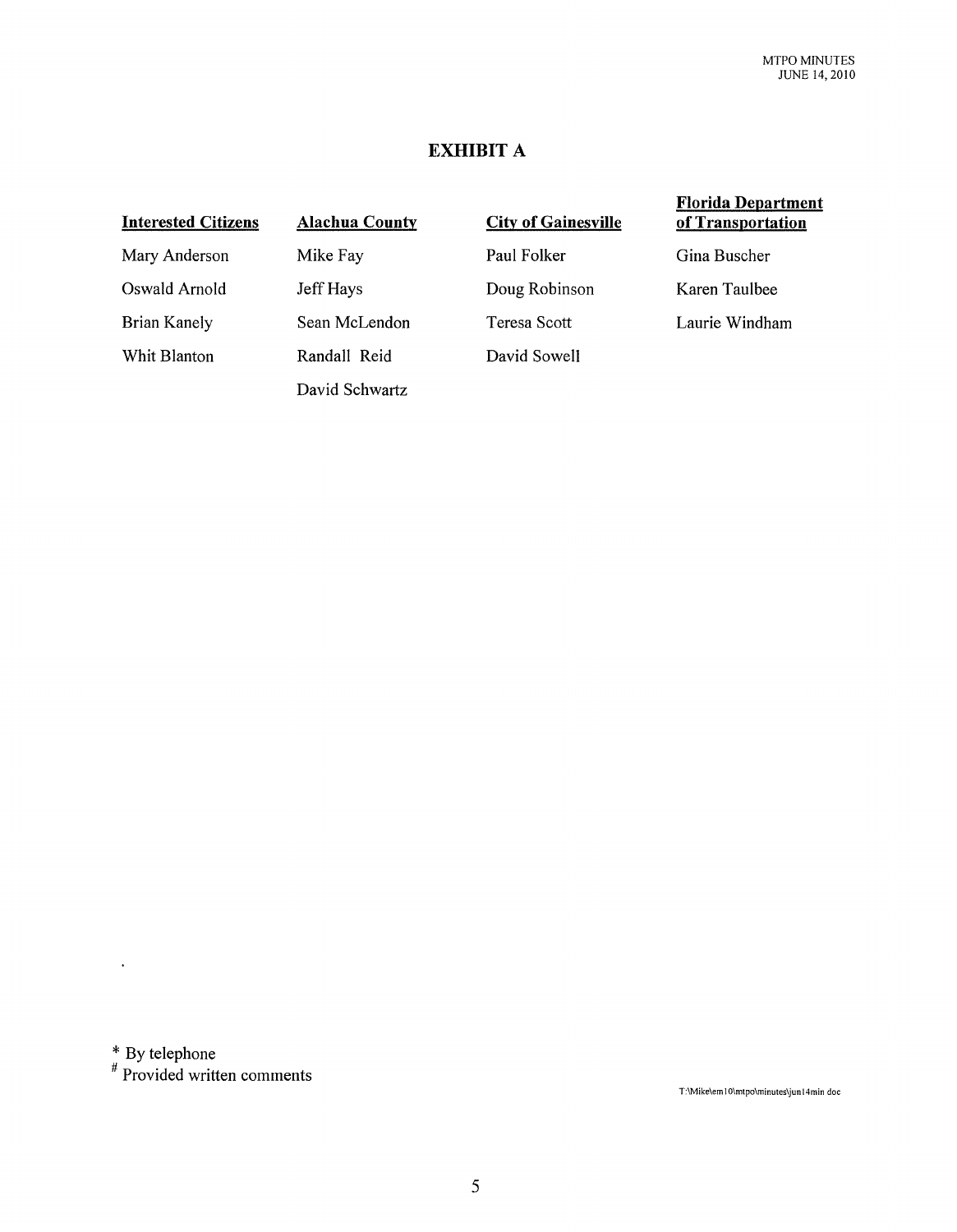

#### **CONSENT AGENDA METROPOLITAN TRANSPORTATION PLANNING ORGANIZATION FOR THE GAINESVILLE URBANIZED AREA**

**Jack Durrance Auditorium Monday, 1:00 p.m. Alachua County Administration Building Gainesville, Florida** 

**June 14,2010** 

#### **STAFF RECOMMENDATION**

| Page $\overline{7}$ | CA.1                                                                                                                                                   | MTPO Minutes-May 10, 2010                                                                                                              | <b>APPROVE MINUTES</b>        |
|---------------------|--------------------------------------------------------------------------------------------------------------------------------------------------------|----------------------------------------------------------------------------------------------------------------------------------------|-------------------------------|
|                     |                                                                                                                                                        | This set of MTPO minutes is ready for review                                                                                           |                               |
| Page $*15$          | CA.2                                                                                                                                                   | <b>Professional Staff Services Contract</b>                                                                                            | <b>APPROVE AGREEMENT</b>      |
|                     |                                                                                                                                                        | The Federal Highway Administration and Florida Department of<br>Transportation have requested that the MTPO update this 1978 agreement |                               |
| Page $*31$          | CA.3                                                                                                                                                   | <b>Unified Planning Work Program Amendments</b><br><b>APPROVE STAFF</b><br><b>RECOMMENDATIONS</b>                                      |                               |
|                     |                                                                                                                                                        | This document contains the MTPO budget and identifies work tasks for the<br>next two years                                             |                               |
| Page $*47$          | CA.4                                                                                                                                                   | <b>Travel Request Approval-</b>                                                                                                        | <b>APPROVE RESOLUTION</b>     |
|                     |                                                                                                                                                        | In this Resolution, the MTPO is delegating the approval of travel request<br>to the Executive Director of the Planning Council         |                               |
| Page $*53$          | CA.5                                                                                                                                                   | <b>State Road 20 Landscaping-</b>                                                                                                      | <b>SEND LETTER OF SUPPORT</b> |
|                     | FDOT has identified funds that can be used to landscape portions of<br>Hawthorne Road-MTPO landscaping priority #3 last year and priority #6 this year |                                                                                                                                        |                               |

 $\,$  serving "The Original Florida"